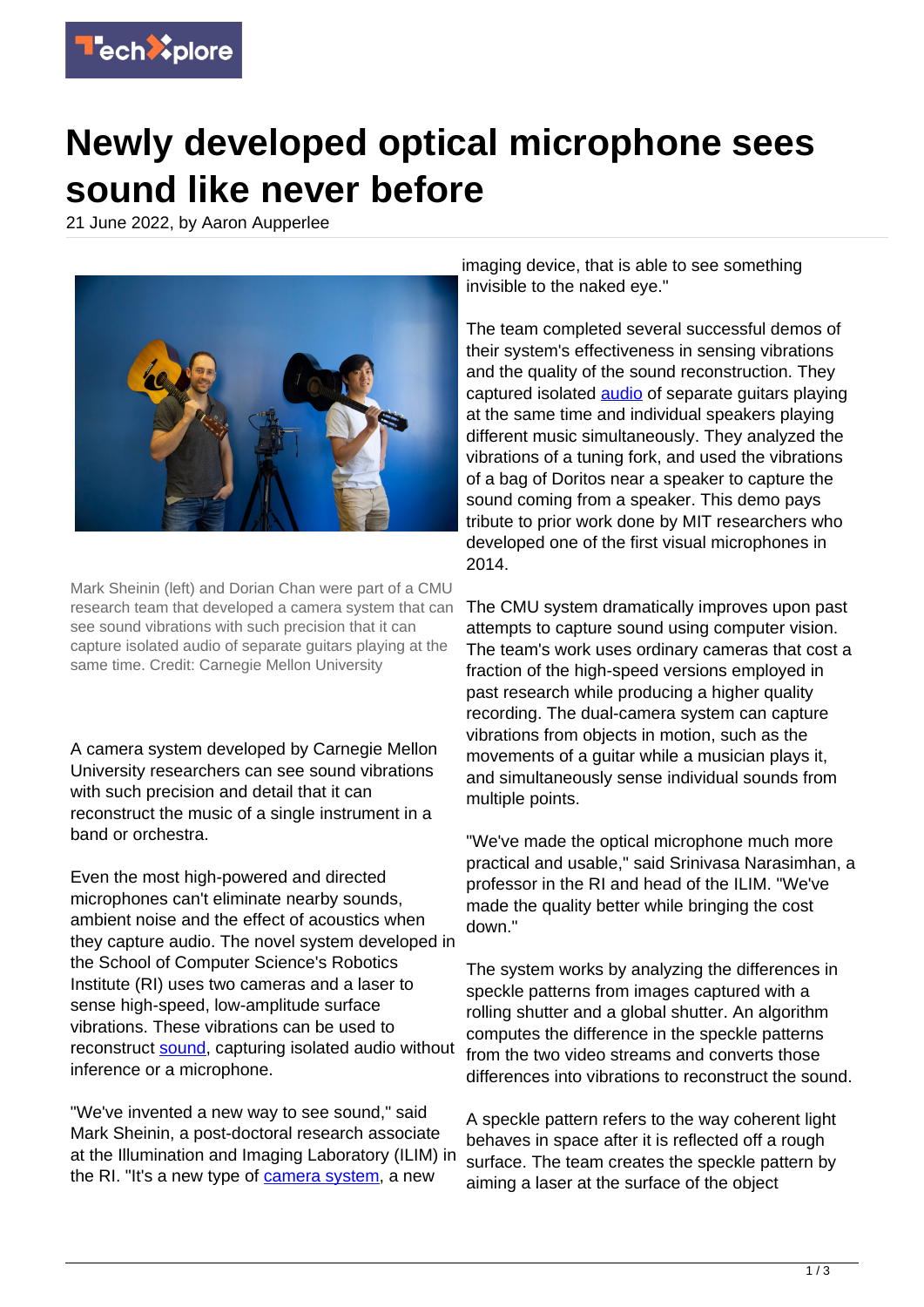

producing the vibrations, like the body of a guitar. That speckle pattern changes as the surface vibrates. A rolling shutter captures an image by rapidly scanning it, usually from top to bottom, producing the image by stacking one row of pixels on top of another. A global shutter captures an image in a single instance all at once.

Joining Sheinin and Narasimhan on the research were Dorian Chan, a Ph.D. student in computer science, and Matthew O'Toole, an assistant professor in the RI and Computer Science Department.

"This system pushes the boundary of what can be done with computer vision," O'Toole said. "This is a new mechanism to capture high speed and tiny vibrations, and presents a new area of research."

Most work in computer vision focuses on training systems to recognize objects or track them through space—research important to advancing technologies like autonomous vehicles. That this work enables systems to better see imperceptible, high-frequency vibrations opens new applications for [computer vision](https://techxplore.com/tags/computer+vision/).

The team's dual-shutter, optical [vibration](https://techxplore.com/tags/vibration/)-sensing system could allow sound engineers to monitor the music of individual instruments free from the interference of the rest of the ensemble to fine tune the overall mix. Manufacturers could use the system to monitor the vibrations of individual machines on a factory floor to spot early signs of needed maintenance.

"If your car starts to make a weird sound, you know it is time to have it looked at," Sheinin said. "Now imagine a factory floor full of machines. Our system allows you to monitor the health of each one by sensing their vibrations with a single stationary camera."

 **More information:** Mark Sheinin et al, [Dual-](https://www.marksheinin.com/_files/ugd/a41a28_7d370603fafd419da387de85d8ecb5b4.pdf)[Shutter Optical Vibration Sensing](https://www.marksheinin.com/_files/ugd/a41a28_7d370603fafd419da387de85d8ecb5b4.pdf), (2022)

 Provided by Carnegie Mellon University APA citation: Newly developed optical microphone sees sound like never before (2022, June 21)